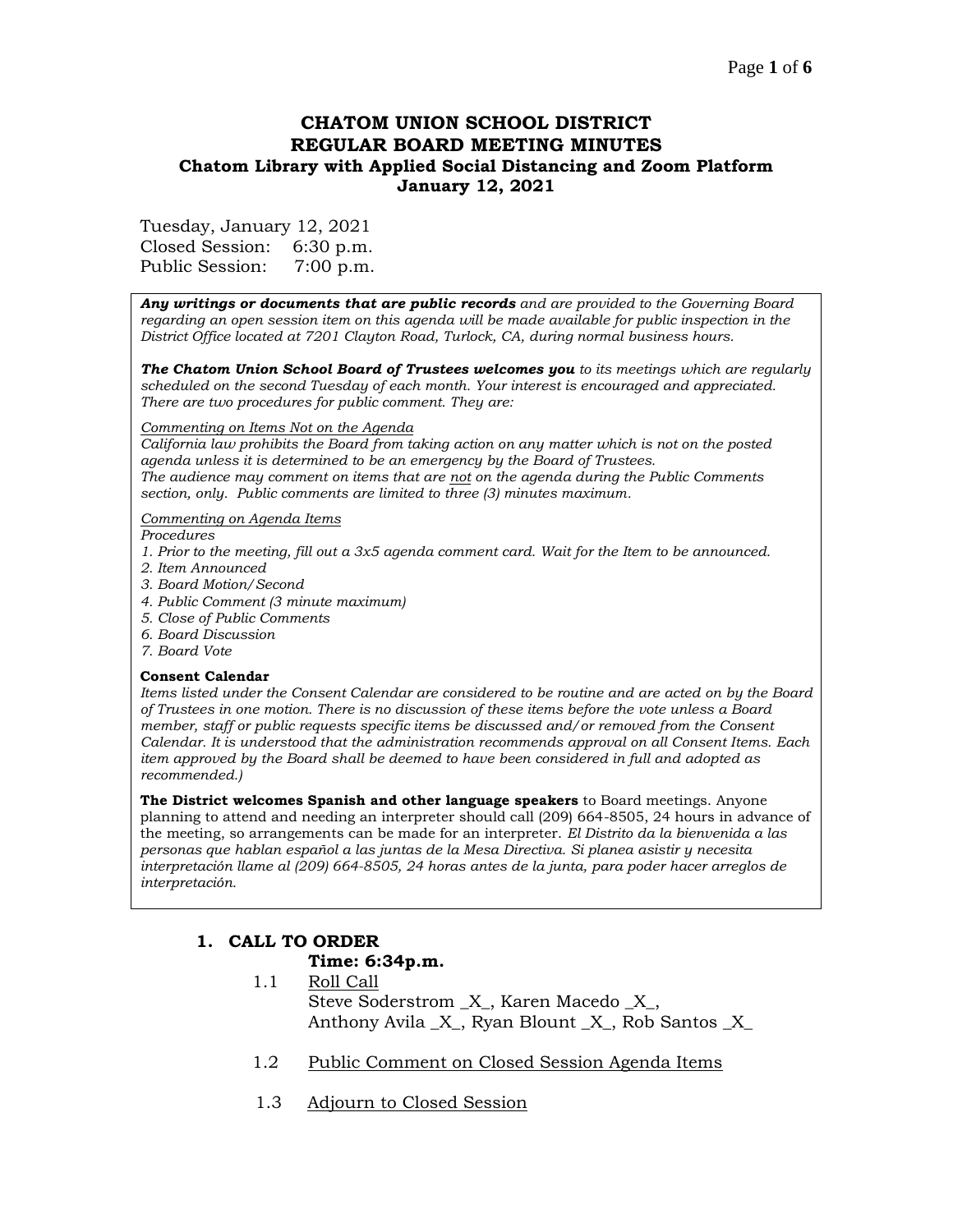#### APPROVED

Motion: Rob Santos Second: Anthony Avila Vote: Ayes 5 Noes 0 Abstentions 0

### **2. CLOSED SESSION**

*Disclosure of Items Discussed in Closed Session (Gov. Code 54947.7)*

- 2.1 Public Employee Appointment (Gov. Code 54957 and 54954.5 (e)
- 2.2 Public Employees Discipline/Dismissal/Release/Non- reelection/Leaves of Absence/Resignation/Retirements And Resolution Regarding Reduction or Discontinuance of Source (Gov. Code 44949 (e) and Gov. Code 44955)
- 2.3 Negotiations
- 2.4 Adjournment Back to Public Session

### **3. OPEN SESSION: CALL TO ORDER**

### **Time: 7:15p.m.**

3.1 Roll Call Steve Soderstrom \_X\_, Karen Macedo \_X\_, Anthony Avila \_X\_, Ryan Blount \_X\_, Rob Santos\_X\_

3.2 Flag Salute The flag salute was led by Board President, Steve Soderstrom

## 3.3 Report from Closed Session No action was taken during closed session

## 3.4 Approval of Agenda APPROVED Motion: Anthony Avila Second: Karen Macedo Vote: Ayes 5 Noes 0 Abstentions 0

### **4. CONSENT CALENDAR**

- 4.1 Board Minutes
- 4.2 Fiscal Services Warrants/Payroll
- 4.3 Declaration of Obsolete Items
- 4.4 Collection of Developer Fees (if any)
- 4.5 Consider Document Tracking Services (DTS) Contract Renewal APPROVED Motion: Rob Santos Second: Anthony Avila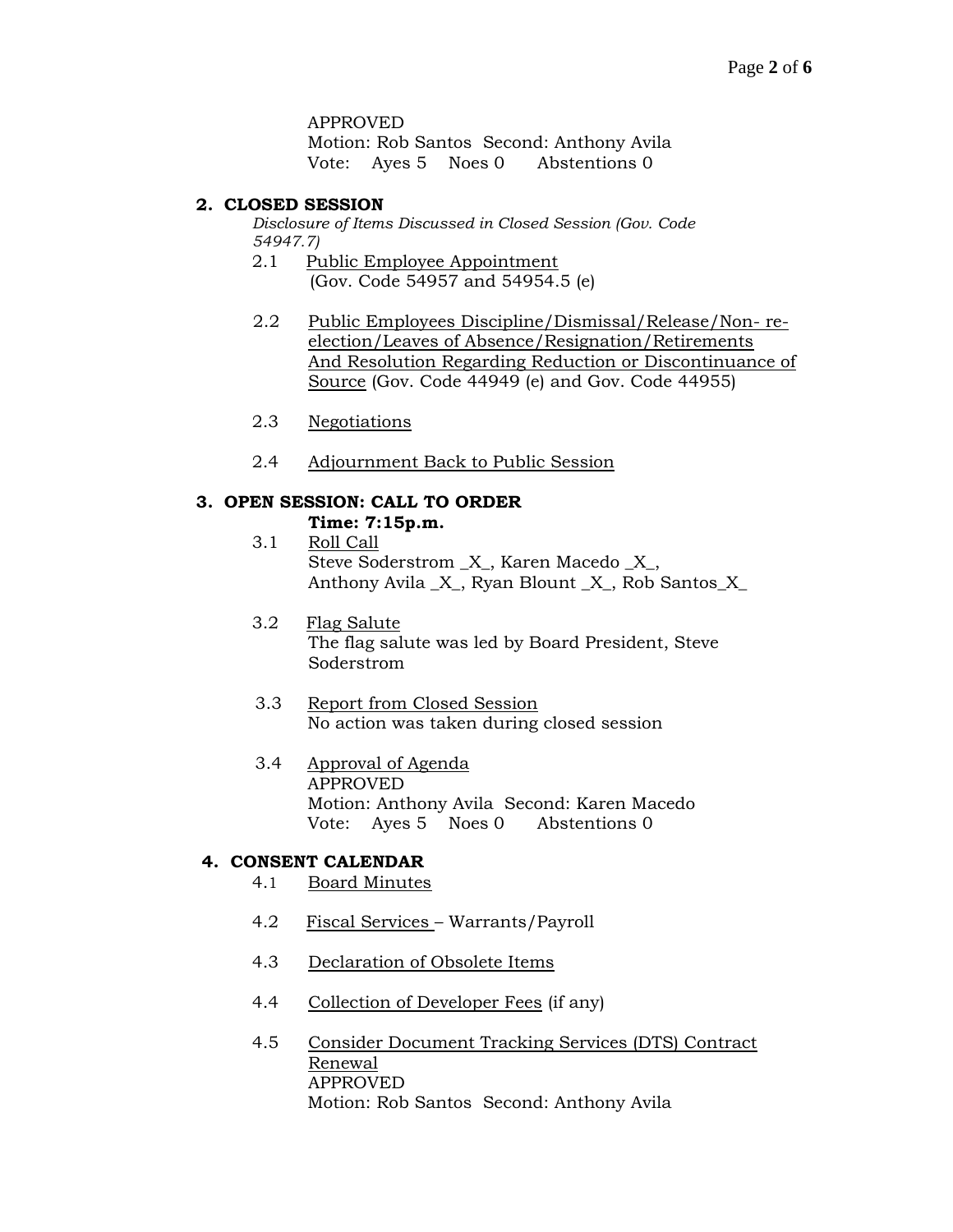Vote: Ayes 5 Noes 0 Abstentions 0

### **5. PUBLIC COMMENT/RECOGNITION/COMMUNICATION**

5.1 \$1,200 Donation to the Chatom Union School District Received in 2020 from Mrs. Barbara Patman Mrs. Olvera publicly thanked retired Superintendent, Mrs. Patman, for donating monthly to the District. Her donations are greatly appreciated. Attached is a letter from our Business Manager to summarize Patman's total contribution. Superintendent, Mrs. Olvera will also be sending out a thank you letter on the District's behalf.

## **6. INFORMATION**

- 6.1 Calendar of Events
- 6.2 Board Financial Summary Report
- 6.3 Program Reports:

Chatom Elementary School

Chatom Principal, Sara Cruz, reviewed her Board Report to the Board and public. She spoke about the Christmas Program that was done virtually in lieu of the traditional in-person presentation. The program this year was themed, "Christmas Through the Decades". Each grade had a designated decade and the students dressed up for that particular time. The program link was shared to families via ParentSquare on Christmas day for all to enjoy.

Every morning Mrs. Cruz sends out her virtual morning announcements to students and staff. For the month of January, she shared about the month's character trait "honesty". During the announcements she also reports about reminders, raffles, and birthdays. Student's submissions for the new year writing challenge are highlighted and shared each morning.

There was no student of the month event for December, but one will be held in January. Mrs. Cruz reported that for this month the school site will focus on goals and building a strong and efficient collaborative team. She stated that Chatom is committed to planning for more engaging morning zoom times. Progress reports are due from staff on January 19th and they will be mailed out to families shortly after.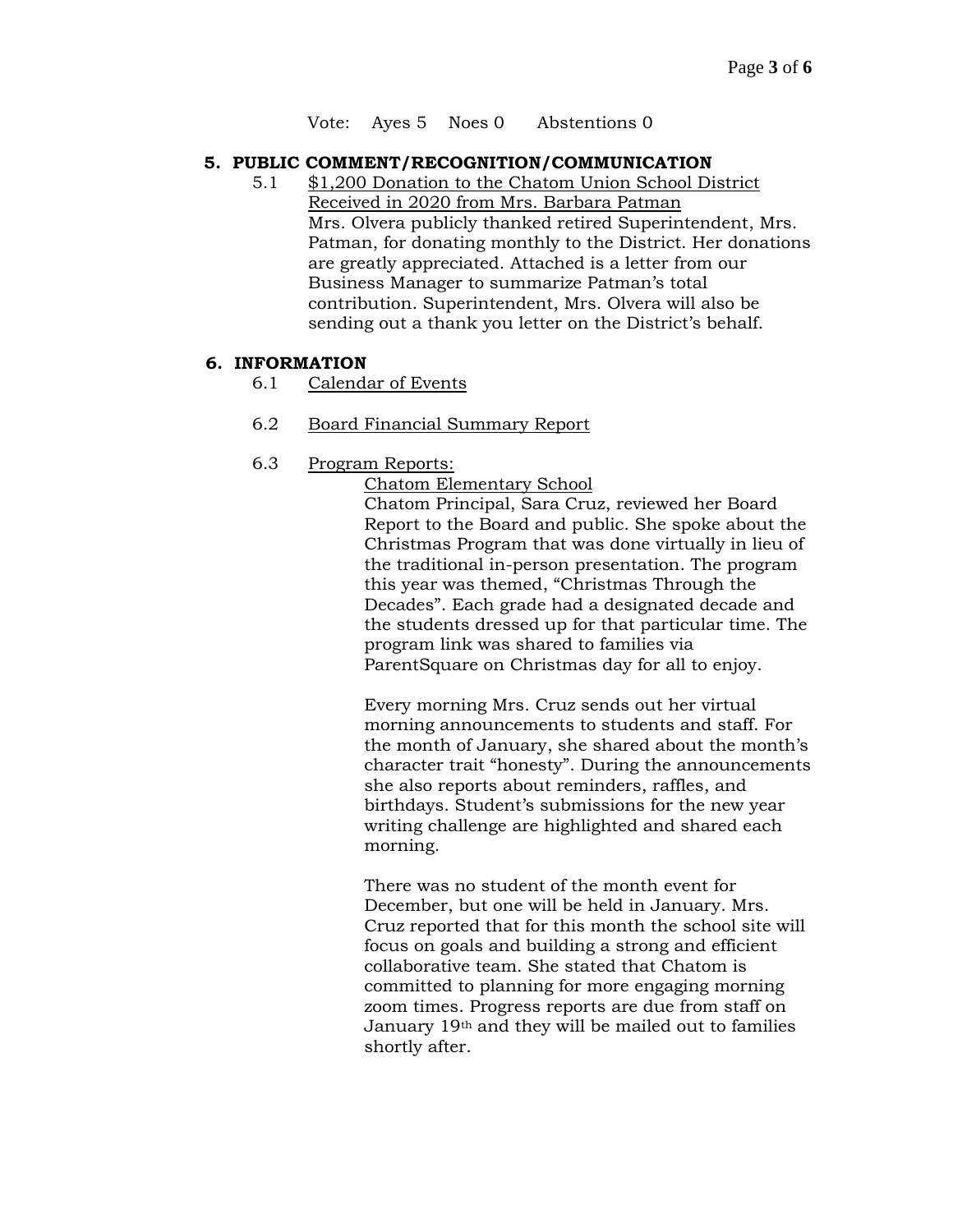#### Mt. View Middle School

Mt. View Principal, Steve Lewis, shared with the Board the COVID upgrades that occurred at Mt. View during the winter break. The floors in the office were replaced with linoleum to increase sanitation. Westside Landscaping was approved in November to install a new fence that goes along the front of the school to allow one-way access. This will ensure security, safety, and COVID pre-screening protocols.

He also shared that at the end of January, student body is going to host a virtual zoom night. He hopes the students can be themselves, socialize, play games, and enjoy their time.

Regrettably, Mr. Lewis informed the Board that there are currently 18 8th grade students ineligible to walk this year's graduation. The 8th grade teachers and Mr. Lewis are working to finalize a project that students will be able to complete to recover their failing grades and get back on track. He plans to meet individually with each student/parent and do what he can to guide and support the students in being successful in the project. Grades will then be reevaluated with the hopes that the students will join their peers in the graduation ceremony.

### Chatom State Preschool

Mrs. Nunes shared that they had Santa Claus as a special guest to help hand out goodie bags to students. The students were very excited to be greeted by Santa Claus during their bi-weekly homework drive-by.

She reported that the District's Behavioral Health Clinician, Noemi Rangel, posted on google classroom about managing parent stress during COVID-19 as their monthly parent meeting topic. She hopes that parents will find the information helpful.

Mrs. Nunes shared that TK and Kindergarten registration will be held in February and a few of the preschool students will be moving on to Chatom Elementary. Mrs. Nunes reported that about 6 students will be going to TK and 21 students of 48 will be moving into Kindergarten.

#### Chatom Union School District

Mrs. Olvera reviewed the enrollment numbers for each school site as of January 4, 2020. She also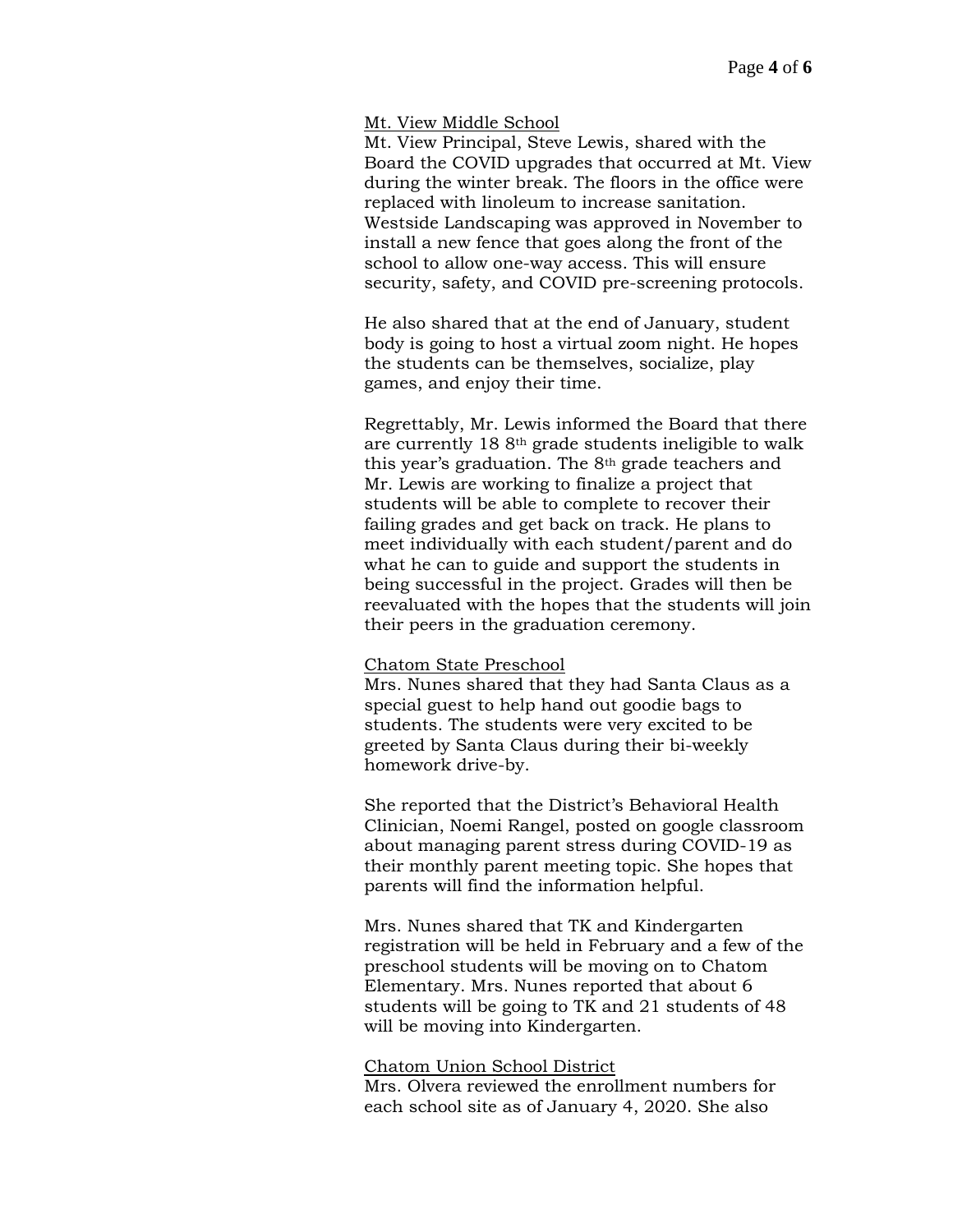reviewed the COVID case and exposure information. A detailed table with specific information was included and shared with the Board. She publicly thanked our District Nurse, Nancy Souza, for her tremendous assistance with contact and tracing.

Mrs. Olvera also shared that she is seeking approval from the County Health Services Agency to try and open the District to full capacity. She is attempting to do so from three different standpoints. She explained the ways in which she is keeping track of the information in order to proceed to open.

She shared that the state budget meeting will be held on January 15 and January 21. Governor Newsom announced a California's Safe Schools For All Plan which will be a part of his state budget proposal in January. She also explained what the proposal may include.

Mrs. Olvera reported that the COVID relief funds had an original spending deadline of December 30, 2020. However, on January 4th new information was released regarding the spending timeline and additional changes to the funding source. She reported that all COVID related items have been completed with the exception of two. One of the items was testing because of changes being finalized. The second item was the addition of support staff for cleaning and disinfecting. Mrs. Olvera explained that this has not been needed because current staff members have been reassigned to assist in this area. The need for additional help will be revisited once staff go back to their regular duties.

A survey was sent to parents, staff, and students the week of January 4, 2021 with a due date of January 8, 2021. The results were reviewed with management from both sites. The District was happy to receive a lot of responses from families. Mrs. Olvera included the District Counselor and Behavioral Clinician in the analysis of the surveys so they could provide social and emotional support as needed based on family responses in this area.

The District is continuing to work with Self-Help Enterprises and the Office of Sustainable Water Solutions Divisions of Financial Assistance for the Mt. View water project. The District was notified on December 17, 2020 that the application was